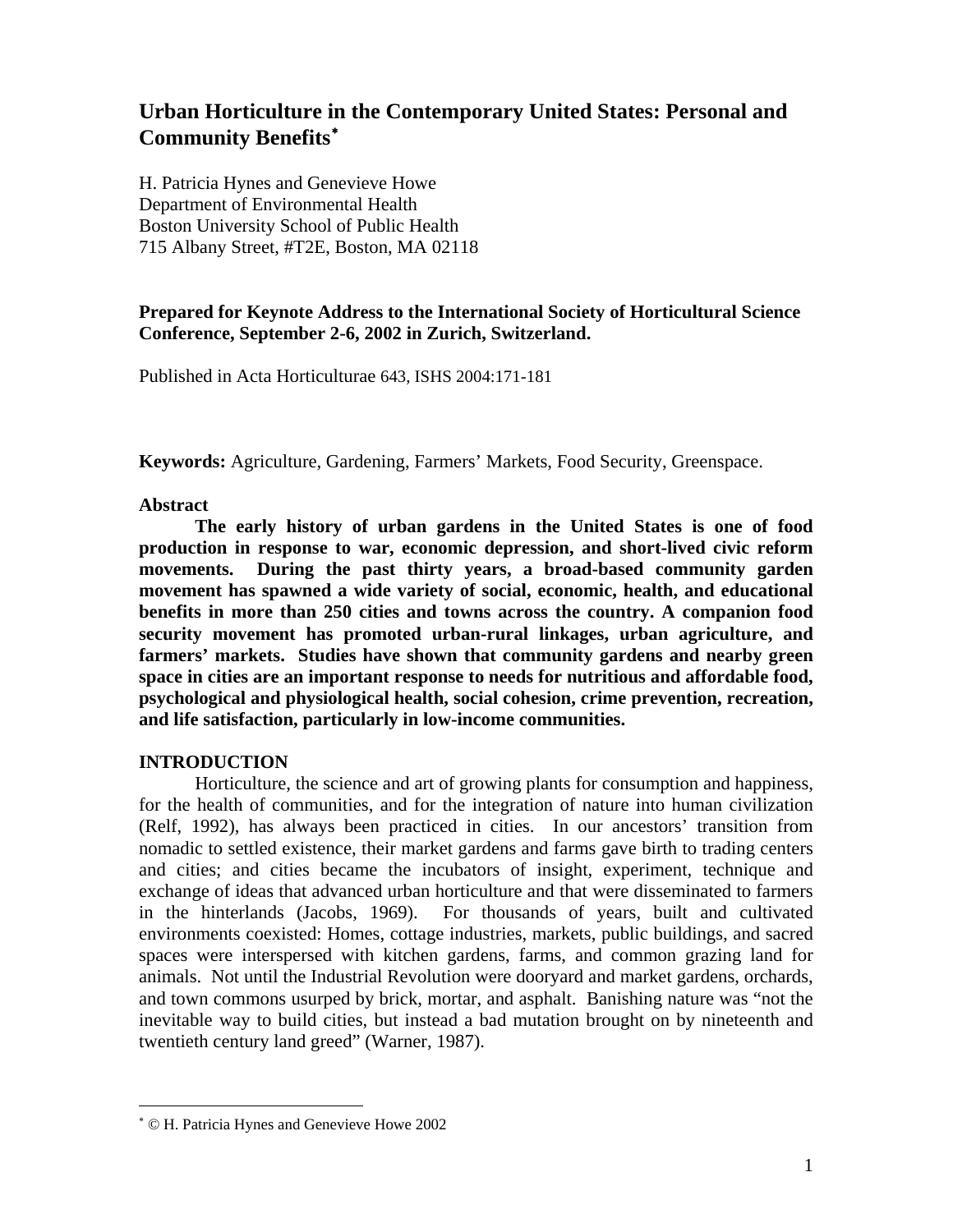Horticulture, after being eliminated from nineteenth century factory neighborhoods, was then deliberately restored in selected urban open spaces, outside factory neighborhoods, as an antidote to the monotony, noise, congestion, and poor ventilation of industrial workplaces and the tenement dwellings of immigrants and the working class. City parks tranquilize and yet enliven, Frederick Law Olmsted, the designer of New York City's Central Park, observed about the capacity of trees, meadows, ponds, and wildlife to assuage the stresses of surrounding urban life. Jane Jacobs wryly observed, in her commentary on the downward spiral of many city parks into derelict and dangerous places, that parks need people no less than people need parks (Jacobs, 1961).

Cities of the rapidly urbanizing twenty-first century, however, may need local community gardens<sup>[1](#page-1-0)</sup> and nearby green spaces as much as they needed the grand central parks in the late nineteenth century––for the give-and-take of working in gardens attaches gardeners to a particular place through physical and social engagement. Community gardens create and sustain relationships between city dwellers and the soil, and can engender an ethic of urban environmentalism that neither grand central parks nor wilderness—which release and free us from the industrial city—can do. As the studies reviewed in this article strongly suggest, nature in cities that is both cultivated and simply *nearby* enough to view and visit easily fosters personal well being and community benefits, such as more social interaction and sense of neighborhood, less crime, community food security, recovery from mental fatigue and increased life satisfaction.

Half the world's six billion people live in cities; and, according to United Nations estimates, almost two out of three people will be living in urban areas by 2030 (Worldwatch, 1998). Thus, most people's experience, knowledge, and valuing of nature in the  $21<sup>st</sup>$  century, their environmental literacy and claims to natural assets will be shaped and, for most, bounded by the natural, social, and built environments of urban settlements. A community garden might be seen as a minor, merely local, and cosmetic experience of nature that could be more authentically sought in wild and remote places. Yet, gardens, with their "middle ground between the wilderness and the lawn," may "suggest the lineaments of a new [urban] environmental ethic…and help us out in all those situations where the wilderness ethic is silent or unhelpful" (Pollan, 1992), and where the experience of wilderness is unaffordable, remote, or inaccessible.

## **MODERN COMMUNITY GARDEN MOVEMENT**

 $\overline{a}$ 

Community gardens and small farms in U.S. cities are not altogether new. However, their purposes today—neither short-term welfare during periods of recession, nor philanthropic charity to uplift "the masses," nor patriotic war relief, all of which catalyzed earlier urban horticulture movements (Bassett, 1981)—are new. Their goals include teaching inner-city children ecological literacy and diverting them from the streets; cleaning up overgrown neighborhood eyesores and pushing out drug dealing, that, like weeds, overtakes neglected vacant lots; growing and preserving food from seed to shelf; restoring nature to the industrial and post-industrial city using heirloom plants and

<span id="page-1-0"></span><sup>&</sup>lt;sup>1</sup> The majority of urban community gardens are created on vacant land that may be as small as a building lot and as large as a city block, and are gardened in individual plots by an organized group of people from the surrounding neighborhood. Common areas within the gardens may be sites for social, cultural, and artistic events. Unlike earlier periods, the modern community garden movement is initiated and driven by local communities with the financial and organizational assistance of government, foundations, and non-profit organizations**.**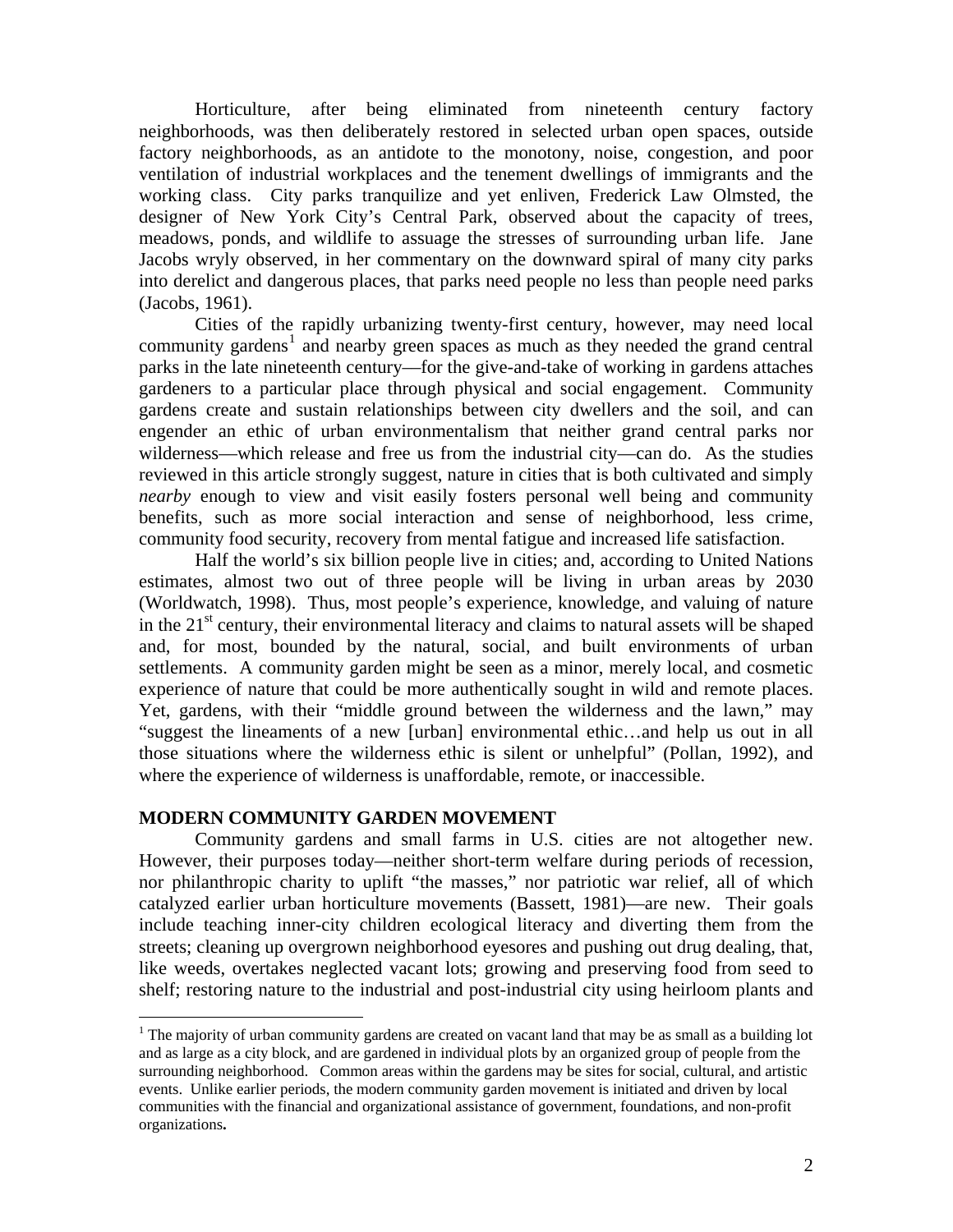bird and butterfly gardens; and bringing the farming tradition of the rural South to northern industrial cities. These are but a handful of the reasons that urban gardeners have given when asked why they garden (Hynes, 1996).

At its core, the community garden movement in the early twenty-first century is about rebuilding a spirit of local community tied to a place and restoring nature and food growing in the inner city. Some community gardens are linked to public housing projects, churches and social agencies; still others employ people who are incarcerated or recently released from jail. Most are neighborhood-based efforts, with multiple plots on once vacant land in which gardeners grow a mix of "food for the body and flowers for the soul."<sup>[2](#page-2-0)</sup> Even where the legacy of philanthropy lingers, it has lost the odor of reform charity—of the "haves" uplifting the "have-nots"—that characterized earlier garden movements in cities.

#### **Post World War II Trends**

 $\overline{a}$ 

With the exception of some creative garden projects promoted by public housing authorities in the 1950s and 60s for the purposes of beautification and tenant pride, the tradition of urban growing was abandoned in the United States after World War II, when the focus of residential and commercial growth became the new suburbs. Older center cities were left to decline and wither as the middle and upper middle classes and financial institutions quit old urban neighborhoods and pushed the edges of metropolitan growth into peri-urban and once-rural areas. Poor and minority populations became starkly concentrated in economically devastated urban slums and ghettos; and public policy and market forces have mainly failed to pierce the web of social, political, and economic forces that have racialized and feminized poverty.<sup>[3](#page-2-1)[4](#page-2-2)</sup> Metropolitan areas in the United States sprawled<sup>[5](#page-2-3)</sup> with middle and upper middle class migration to suburbs while center cities lost people, businesses, and buildings and devolved, in many places, into vast, vacant, contaminated wastelands and neighborhoods of isolated and segregated poverty.

An inadvertent, but predictable result of disinvestment in American center cities in the latter part of the twentieth century was the emergence of vacant lots, a blight that

<span id="page-2-0"></span><sup>&</sup>lt;sup>2</sup> Interview with B. Cozart, former director of the Greening of Harlem, June 1992 by H. Patricia Hynes for A Patch of Eden: America's Inner-City Gardens.

<span id="page-2-1"></span> $3$  Demographer Douglas Massey (1996) argues that, with the worldwide phenomenon of urbanization, most of the world's poor will be clustered and segregated in poor neighborhoods of cities; the affluent will also be more segregated; and income inequality will continue the dramatic rise it began in the 1970s. Factors include stagnant incomes in the global economy and "racial and ethnic exclusion" which exacerbate growing class segregation. Inequality in the United States, as measured by the GINI index for family income, rose 14% between 1973 and 1991. In 1970, 56% of America's poor lived in central cities or suburbs. By the early 1990s, that concentration had risen to 72%, with the highest portion of the increase occurring in central cities.

<span id="page-2-2"></span><sup>&</sup>lt;sup>4</sup> The extremes of racial and class segregation in the United States have changed minimally since the 1964 Civil Rights Act and the 1968 Fair Housing Act. Of all groups, Blacks faced the highest rates of residential segregation according to indices calculated for 1980 (Massey and Denton, 1993). In 18 major northern cities, poor Blacks had an average segregation index of 85.8, while the index for affluent Blacks was 83.2. In 12 major southern cities, the segregation index for poor Blacks was 74.4, while for affluent Blacks, it was 72.8.

<span id="page-2-3"></span> $<sup>5</sup>$  Lopez and Hynes (in press) designed a new method for measuring sprawl by analyzing population density</sup> according to Census tracts. They established a sprawl index where 0 indicates that the entire metropolitan area is high-density and has the least sprawl and 100, that the entire city is low-density and has the most sprawl. Between 1990 and 2000, sprawl had increased in almost two thirds of the 330 metropolitan analyzed.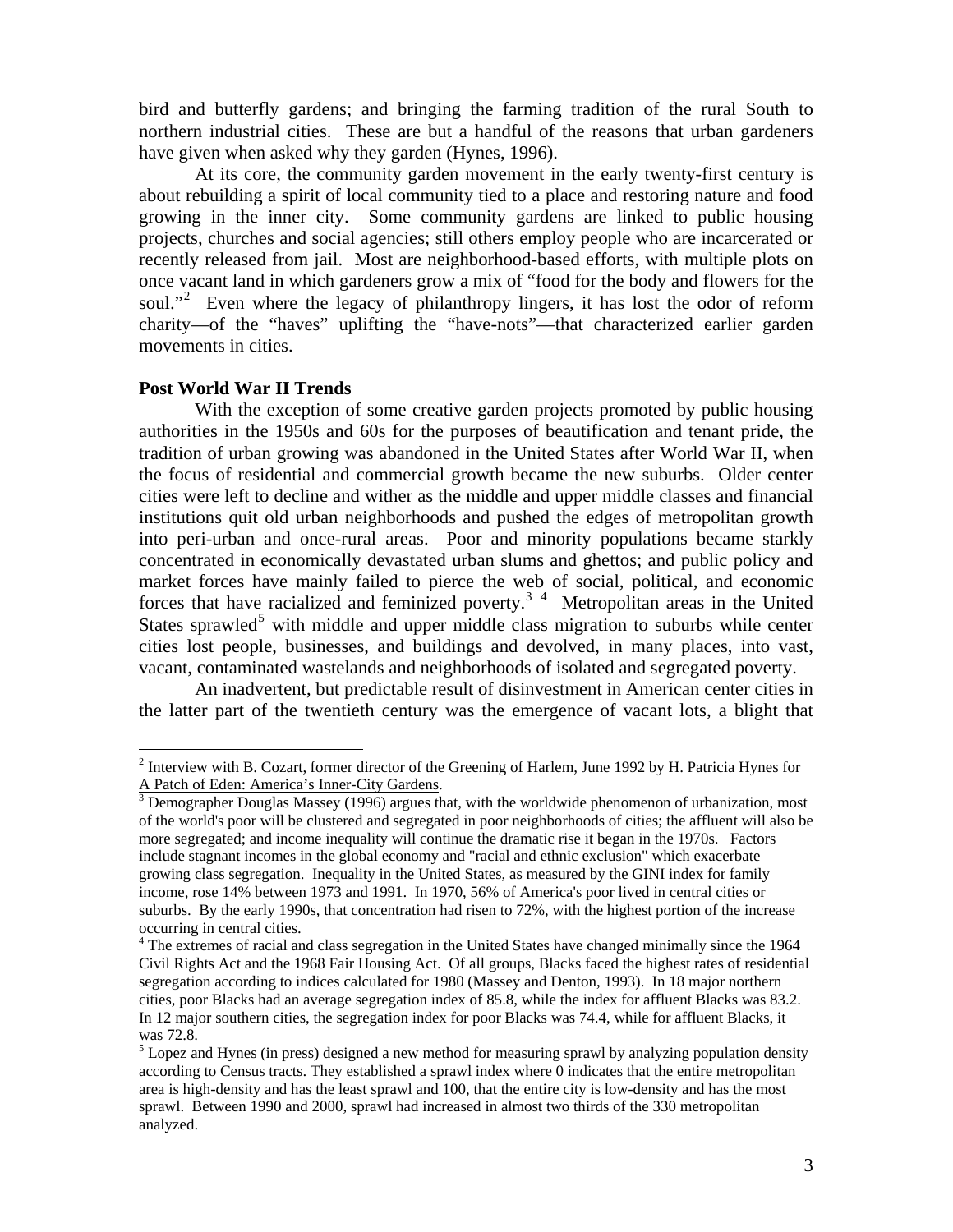metastasized and spread like a cancer through neighborhoods.<sup>[6](#page-3-0)</sup> Abandoned lots that had once accommodated houses, businesses, parks, and industries became local eyesores and the site of waste dumping and criminal activity. Between 1960 and 1990, about 30% of residential buildings in Harlem, New York became derelict and uninhabitable. Chicago, Illinois has 70,000 vacant lots; 18% of once-productive industrial land is vacant. The population of center city Philadelphia, the oldest industrial U.S. city, was 2.2 million after World War II; today it is 1.6 million and shrinking. Philadelphia has more than 30,000 vacant lots and 21,000 abandoned houses (Gowda, 2002; Hynes, 1996; Smit, 1999).

The beginnings of the modern community gardening, urban agriculture, and food security movements in these same neighborhoods were quiet, local, and disparate—a group of progressive landscape architects in one city, an activist politician in another, a director of a horticulture society in another, and, in many cities, community organizers and residents disgusted with trash dumping and the lack of safe greenspace. A low-key urban movement, with tributaries in the peace, environmental, women's, civil rights, and "back-to-the-city" movements of the late 1960s and early 70s as well as the environmental justice movement of the 1980s and 90s, eyed vacant land and saw the possibility of community and school gardens and, more recently, urban agriculture<sup>[7](#page-3-1)</sup> and farmers' markets.

Today, some 30 years after the first community gardens were organized, we do not have a complete census of urban gardens, their organizations and their evolving activity––such is the movement's variable, local, and non-statistically-inclined nature. However, we do have some survey data, informed estimates, and in-depth case studies about the growth and diversity of the many efforts to revive horticulture and agriculture for the purposes of community development and community food security in U.S. cities.

The American Community Gardening Association (ACGA) estimates that municipal governments and non-profit organizations operate gardening programs in about 250 cities and towns, although ACGA staff have said privately that the number could be twice as large (Pers. comm., 1995). In its 1994 survey, the National Gardening Association found that 6.7 million households, which are not currently engaged in gardening, would be interested in community gardening if there were a plot nearby (American Community Gardening Association Monograph, 1995).

The most recent survey of community gardens, in which ACGA polled residents of 38 cities across the United States, revealed some interesting issues and trends. First, despite a lack of security in land ownership (only 5.3% of the 6020 community gardens surveyed are securely owned or placed in trust), *more gardens are being created in these cities than are being lost* to economic development or lack of interest. Second, the primary reported use of community gardens is the neighborhood garden in which the land is divided into numerous plots cultivated for vegetables, flowers, and fruits by individuals and households. Other potential uses and kinds of community gardens, such as ones in public housing, senior housing, and schools, were reported in much smaller numbers.

 $\overline{a}$ 

<span id="page-3-0"></span><sup>&</sup>lt;sup>6</sup> A number of studies have documented the "synergism of plagues" (Wallace, 1988) in abandoned and vacant neighborhoods, including higher risk of HIV (Wallace, 1988), higher prevalence of death from heat stress (di Leonardo 2002), and higher rates of substance abuse (Fullilove and Fullilove III, 2000).

<span id="page-3-1"></span>Urban agriculture is a small but growing phenomenon within urban core areas that includes vegetable, fruit, flower and fish growing, as well as animal husbandry for purposes of personal consumption, job creation, and market sale (Kaufman and Bailkey, 2000). Other purposes may include checking sprawl, efficient use of vacant land, increasing urban food security, job training for youth, reuse of urban waste, creating greenspace, and contributing to a sense of community (Smit, 1999).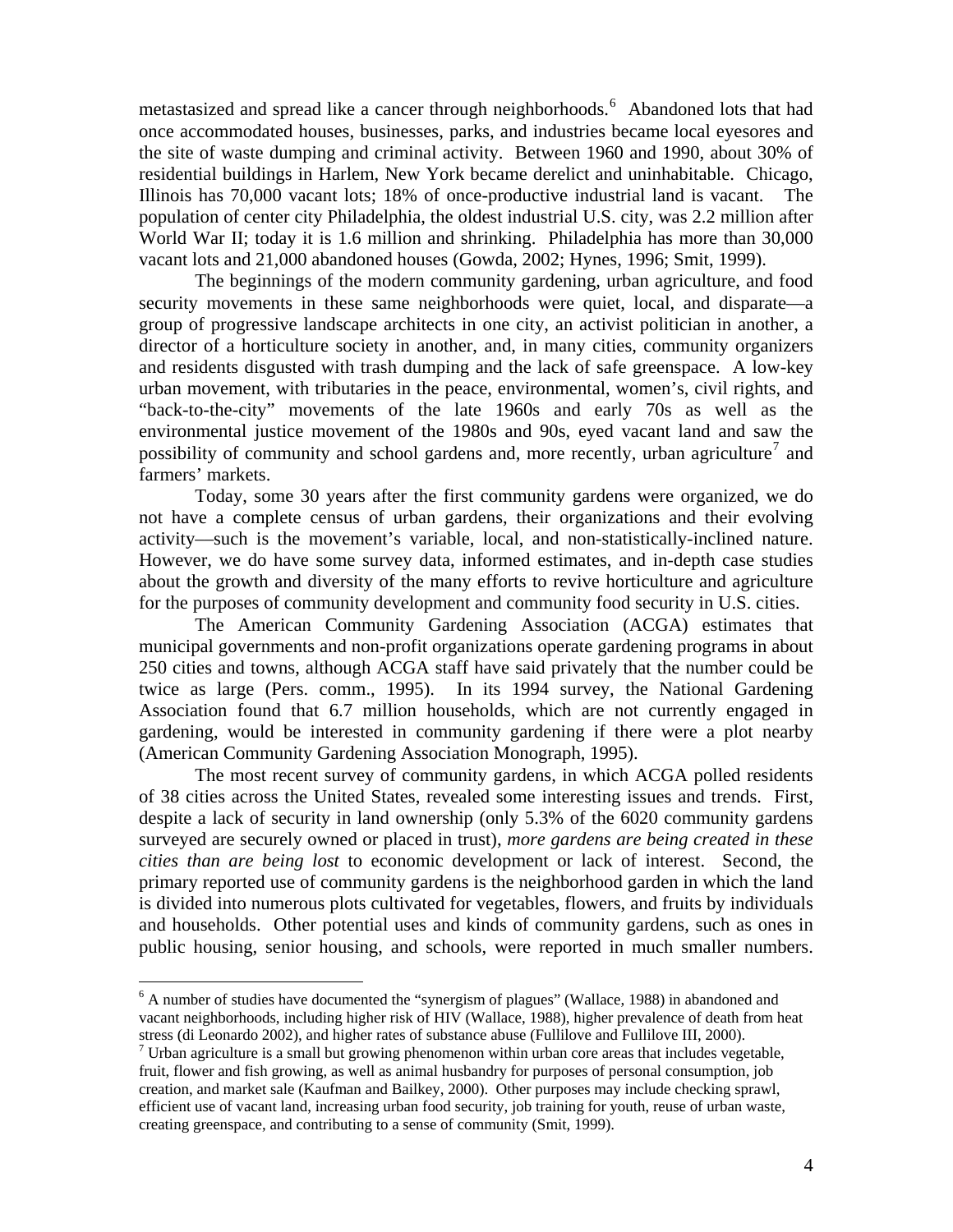The survey also revealed the small but increasing use of community gardens as job training sites for youth and as market gardens from which plants and products made from plants would be sold, often in local farmers' markets (American Community Gardening Association, 1998).

The lines of distinction between large community gardens, market gardens, and urban agriculture can be quite porous: Some community gardens may have a market component; some market gardens and urban farms enjoy the social benefits of community gardens. The recent rise of market gardens and agriculture in U.S. center cities coincides with the renaissance of urban farmers' markets. Urban horticulture in the United States which loosely encompasses community gardens, market gardens, small farms and farmers' markets––is taking a noteworthy and admirable trajectory, one that is fluent with larger issues of community development and community food security.

#### **COMMUNITY FOOD SECURITY**

 $\overline{a}$ 

Urban farmers' markets flourished in the early  $20<sup>th</sup>$  century but then disappeared mid-century as downtown districts declined and suburban shopping malls proliferated. Concurrently, processed foods replaced fresh foods in the national diet with the growth of the convenience and fast food industries.<sup>[8](#page-4-0)</sup> In 1977, the United States Department of Agriculture (USDA) initiated a significant urban gardening program to assist low-income people in cities to grow and preserve vegetables, primarily for nutrition and food security. At its zenith in 1989, almost 200,000 gardeners, of whom 64% were minorities, were producing vegetables on 800 acres of "farmland" in 23 major cities. For every dollar invested by the USDA, gardeners grew an estimated US \$6 worth of food (United States Department of Agriculture Extension Service, 1989).

In 1993, the U.S. government inexplicably ceased funding this low-budget, highly successful program. Some non-profit organizations, already dedicated to community gardens, stepped in to provide services abandoned by the USDA urban gardening program. In 1994, a new coalition of environmental, community development and food system activists lobbied quickly, aggressively and successfully for funding under the aegis of *community food security*. [9](#page-4-1) The subsequent U.S. Community Food Security Act has provided a new infusion of federal funding into certain inner cities for food growing and marketing through farmers' markets, nutrition education, and links between periurban growers and low-income families and urban schools. Farmers' markets, with their capacity to support local small farmers and provide fresh, unprocessed food to urban communities abandoned by supermarket chain stores are a particularly important ingredient of community food security.

Farmers' markets are now enjoying a revival, thanks to recent federal and state investment and community food policy activism. By the late 1990s, 2,500 farmers'

<span id="page-4-1"></span> $9^9$  The concept of community food security arose within international development in the 1970s and 1980s, as pressure on developing countries mounted to adopt the now-dominant industrial model of U.S. agriculture, that is to mechanize and organize for export-oriented agriculture. In the United States, community food security emerged during the 1980s and 1990s, a period of growing disparity between rich and poor, of small farm bankruptcy and loss, and of reliance on emergency food from soup kitchens and food pantries in numbers and rates not seen since the Great Depression (Gottlieb, 2002).

<span id="page-4-0"></span><sup>&</sup>lt;sup>8</sup> Potatoes are a prime example of the change in food consumption and food growing. In 1950, six percent of potatoes purchased by Americans were in the form of processed food. By 1983, MacDonald's was the largest purchaser of potatoes and 60% of potatoes purchased by Americans were processed as chips, fries, etc. (Gottlieb, 2002).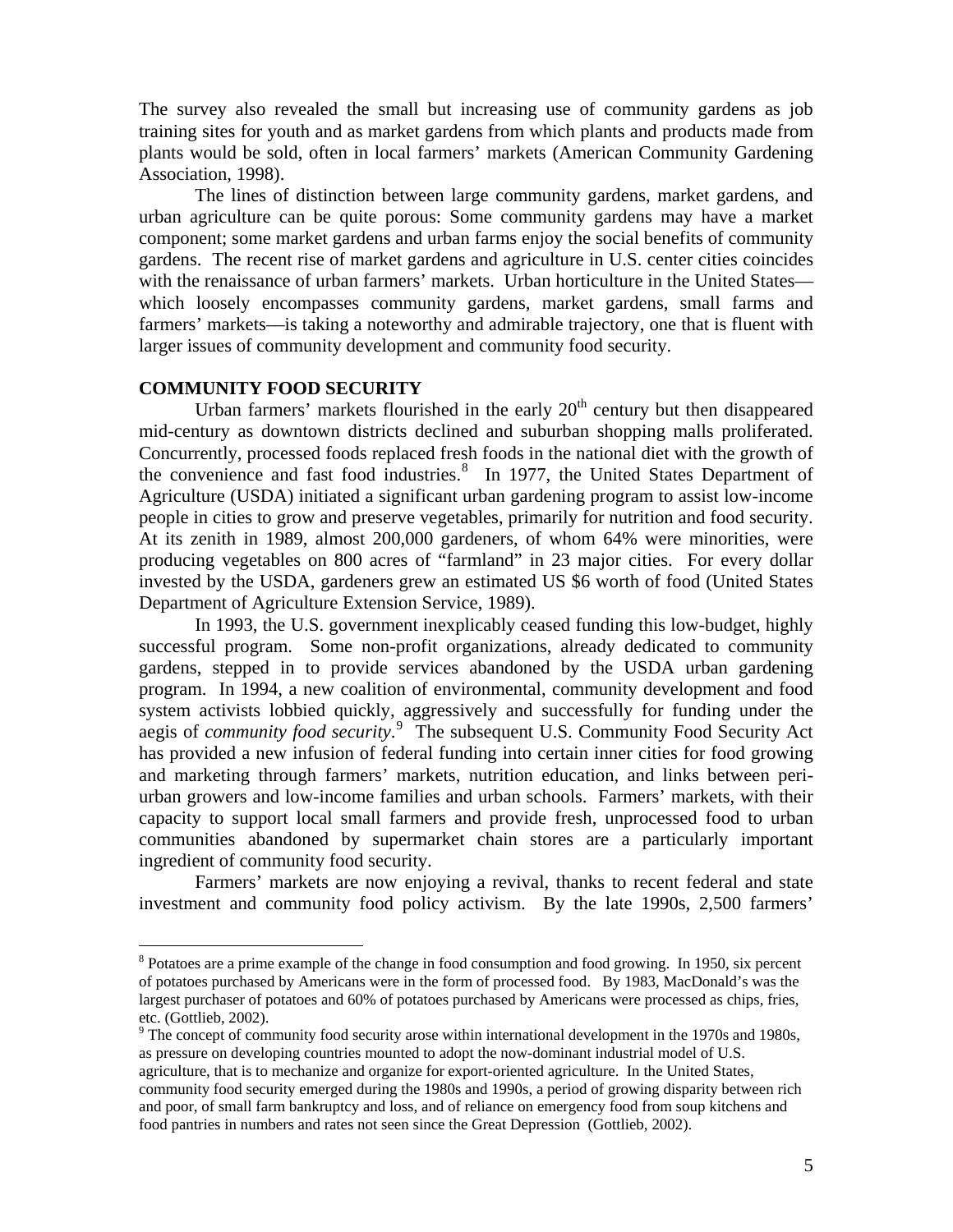markets were established in 50 states, earning small and organic farmers US \$1 billion annually (Gottlieb, 2002). Community food security, in practice, generates alternative strategies for the dual crises of food supply (a lack of local markets for small farmers) and food consumption (hunger, malnutrition, and a dearth of supermarkets in inner cities). The self-defined goal of community food security is to achieve a safe, affordable, nutritious, and culturally acceptable food supply for all (particularly low-income) people, as much as possible from local sources. Food security analysts have undertaken innovative studies of food scarcity, price inflation, and inaccessibility in urban and innercity neighborhoods. These include: surveys to expose the scarcity of supermarkets and food stores, surveys to uncover price inflation, and, studies demonstrating insufficient urban public transportation service to larger, cheaper supermarkets (Community Food Security Coalition website, 2002).

The findings of these studies have shaped and driven numerous food security projects. School food service staff and teachers have joined with farmers to supply locally-grown produce to students. Supermarket price monitoring programs have been established. Some inner-city community organizations now work with nearby rural farms to make nutritious, lower-cost produce available through food coops and communitysupported agriculture. Farmers' markets have been set up in inner-city neighborhoods where low-income residents can buy wholesome, locally-grown food with government vouchers. And, food-related transportation strategies have been created for low-income, transit dependent communities (Community Food Security Coalition website, 2002).

In the opinion of many food policy activists, a new structure of local food growing and marketing has the potential to challenge and begin to redress the injustices of industrial agriculture, a vertically-integrated multinational system that has commodified food and subsumed food security to profit. Above all, the food security movement is grounded in a philosophy of social justice, which helps assure that community food security and its companion, urban community gardens, are not merely *ad-hoc* opportunistic programs, which, like the world war victory gardens, are dismissed once "the war" is over.  $10^{-10}$  $10^{-10}$ 

## **PERSONAL AND COMMUNITY BENEFITS OF URBAN HORTICULTURE AND NEARBY GREENSPACE**

The majority of urban community gardens are located on undeveloped public land to which gardeners have no title and no long-term security (ACGA, 1998), a potentially great vulnerability for the movement. New York City is the most egregious example of a municipal landowner that pits "rent-free" community gardens against potential affordable housing and tax-paying retail development; the city has attempted to develop almost 20% of the 700 sites currently used for community gardens.

Community gardens, and more recently urban agriculture, cannot compete with market-based land uses, such as housing and retail, if they are evaluated solely by their tax generating and other economic potential. We need, therefore, to demonstrate and document the health, education, and social welfare benefits of community gardens, urban agriculture, and access to nearby greenspace for city dwellers in order to assess and

 $\overline{a}$ 

<span id="page-5-0"></span> $10$  The community food security movement has consciously politicized urban horticulture, emerging as a local force in the face of the globalized food system; while the political potential of community gardens is more implicit and emerges at times of threat or crisis, such as their takeover and elimination by New York City for more profitable land use (Gowda, 2002).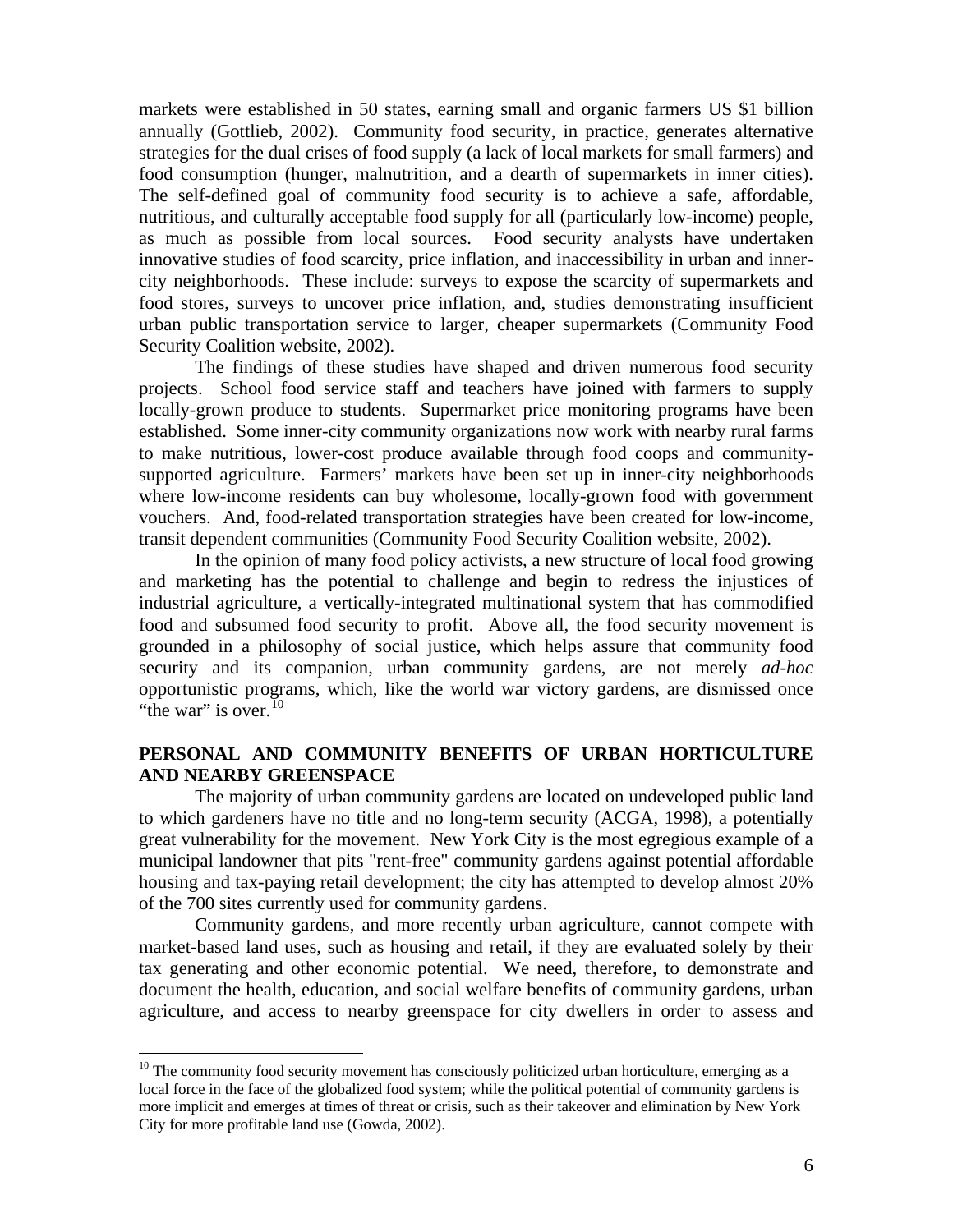validate their full value as natural assets that contribute to social, human, and financial well-being. $11$ 

#### **Nutrition and Cost Savings**

U.S. government studies have revealed that groceries in urban markets cost 3% to 37% more than the same goods in large suburban supermarkets (U.S. House Select Committee on Hunger, 1990). Moreover, the inflation of food prices in urban stores and the lack of transportation from center cities to cheaper suburban stores aggravates malnutrition, poor diets, and related chronic health conditions among the urban poor (U.S. House Select Committee on Hunger, 1987 and 1992). Using 1990 census tract and population density data in 221 neighborhoods of four states, Morland et al. found that white neighborhoods had four times as many supermarkets as black neighborhoods and that the wealthiest neighborhoods had larger numbers of supermarkets compared to the poorest neighborhoods. Further, the poorest neighborhoods had three times as many bars and taverns as the wealthiest. Disparity in local access to nutritious, affordable foods and transportation access to larger supermarkets with greater varieties of healthy, food choices at lower costs led the authors to conclude, "the choices people make about what to eat are limited by the food available to them" (Morland, 2002).

A population-based study of 144 community gardeners in Philadelphia and 67 non-gardening controls evaluated the nutrition and economic benefits of community gardens. Researchers found that gardeners ate vegetables significantly more than comparable non-gardeners and consumed significantly fewer sweet foods and drinks and milk products. The mean value of vegetables grown in 1987 (the year studied) by gardeners was US \$160+178, with a range of US \$2 to US \$1134 (Blair et al., 1991). Further, gardeners participated in community projects and shared produce with friends, family and food pantries more significantly than did the non-gardening controls.

The most systematic assessment of the value of food grown in community gardens was conducted by the U.S. Department of Agriculture during 1977 to 1993, the period in which the agency promoted urban food growing among low-income communities in 23 cities. As cited earlier, urban gardeners grew, preserved, and consumed an estimated US \$6 worth of produce for every US \$1 invested by the government (United States Department of Agriculture Extension Service, 1989). Thus, inner city community gardens can be a significant source of low-cost, nutritious food for communities threatened by food insecurity due to factors of poverty, inadequate public transit, and abandonment by supermarkets.

#### **Emotional, Social, and Cognitive Effects**

 $\overline{a}$ 

In a set of open-ended questions, community gardeners in Philadelphia were asked to list the reasons they gardened and to identify the single most important reason. Their responses were: recreation (21%), mental health (19%), physical health and exercise (17%), produce quality and nutrition (14%), spiritual reasons (10%), cost and convenience (7%), self expression/self fulfillment (7%), and other (5%) (Blair et al., 1991). Waliczek et al. conducted a national survey of community gardeners using a set of quality of life questions based on Maslow's hierarchy of human needs model:

<span id="page-6-0"></span> $11$  Any potential health liabilities of growing vegetables in the city, such as food contamination by lead in soil, must also be examined and remediated to maximize the benefits of urban horticulture (Litt et al., forthcoming) on lead in urban soil.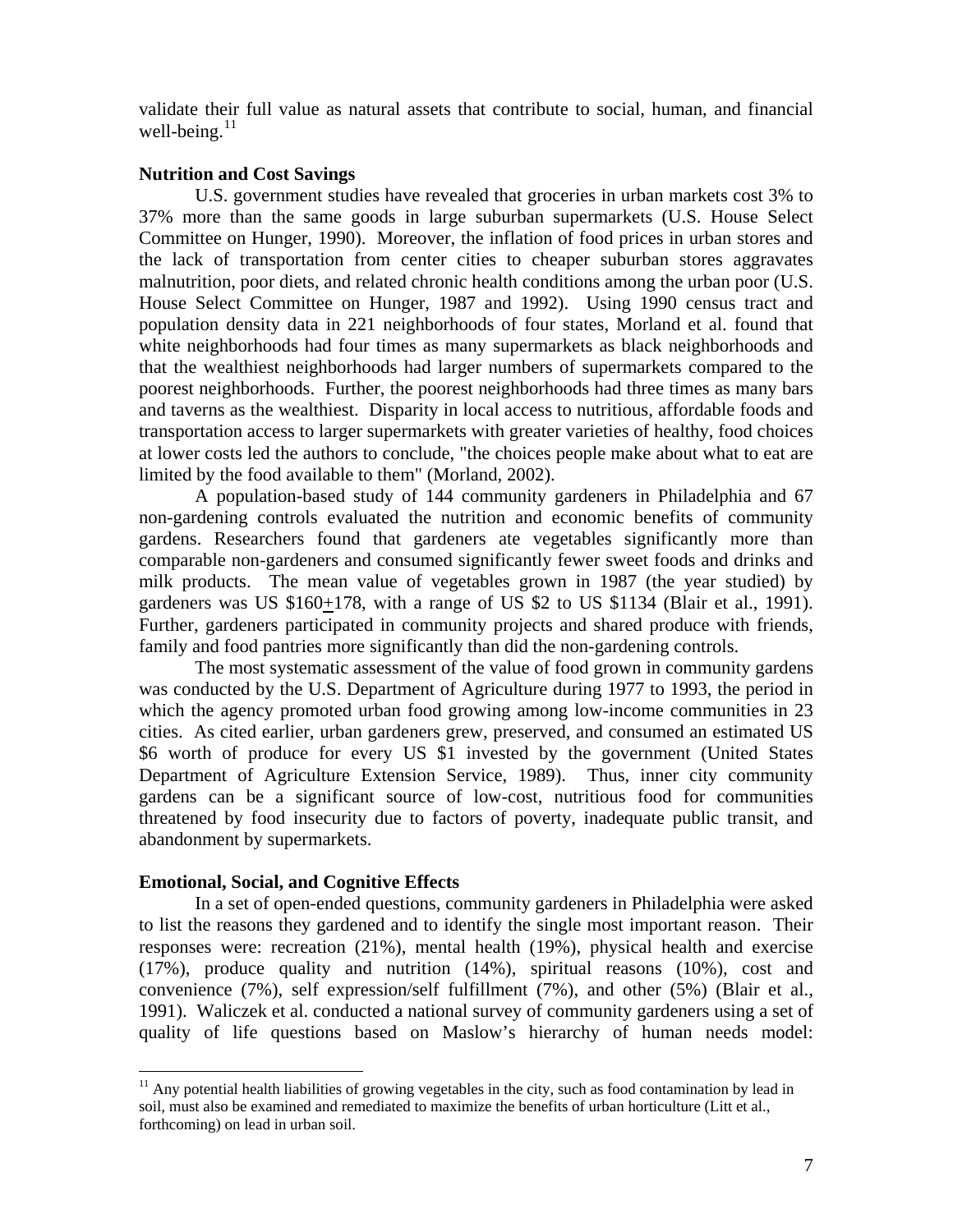physiological, safety, social, esteem, and self-actualization. The majority of gardeners reported that gardens meet all of these needs, with African-American and Hispanic gardeners reporting statistically significant higher responses than Whites and Asians on most of the questions (Waliczek et al., 1996). In a similar survey, Lee found that American-born and immigrant gardeners in eight San Jose, California community gardens reported comparable personal and social benefits (Lee, 2001).

The findings of the aforementioned studies resonate with the growing body of literature over the past 25 years that documents the beneficial effects of nature on human well-being and has provided theories concerning the role of nature in human restoration. Trees, grass, and flower gardens, by their presence and by their visibility, have been found to increase people's general life satisfaction in urban settings, reduce irritability and mental fatigue, restore calm (Kaplan and Kaplan, 1990), and regenerate the capacity for directed attention (Tennessen and Cimprich, 1995). Stephen Kaplan (1990) theorized that the experience of nature restores people by giving them a feeling of release or escape from the quotidian life and by eliciting fascination within a natural setting that feels whole, adequate and compatible.

Most people-plant interaction studies, however, have dichotomized city from nature, in comparing human response to remote nature scenes and urban built environment scenes. Honeyman (1992) is one of a handful of researchers to test the restorative value of nature scenes in urban environments. She found that scenes of the urban built environment with vegetation produce more mental restoration than those without vegetation and that vegetated urban scenes had more positive psychological impact than nature only scenes. In studying the effect of nature near-at-hand in gardening, Kaplan found that gardening elicits fascination in gardeners and "plays a role in people's lives not unlike that played by the more dramatic, more distant, and less frequent encounters with nature" (Kaplan, 1973). Residents in multiple-family housing reported that the most important factors in their neighborhood satisfaction were nearby trees, well-landscaped grounds, and places to go walking. Opportunities to garden and the view of nearby gardens were much more significant than large open spaces to a sense of community (Kaplan, 1985). National surveys have also found that easy access to nature is the strongest predictor of residents' satisfaction with their local neighborhood (Fried, 1982).

A recent series of studies in Chicago public housing, one of the starkest of urban built environments, have found consistent results regarding the positive social and behavioral benefits of greenspace. In comparing residents' use of outdoor space, researchers found that greater numbers of people gathered in spaces with trees than in those without. Thus, trees created greater opportunities for social life and social cohesion (Levine Coley, Kuo and Sullivan, 1997). A study among senior public housing residents found that greater access to common greenspace is positively associated with neighborhood social ties and a sense of community (Kweon, Sullivan and Wiley, 1998).

## **Effects on Children**

In an observational study of inner-city children playing outdoors, researchers found that children in highly vegetated spaces played more (by a factor of two) than children in non-vegetated areas, and that they played more creatively and interacted more with adults (Taylor et al., 1998). Wells undertook a longitudinal study of low-income children who moved from poor housing with little vegetation into Habitat for Humanity housing with more vegetation to assess the cognitive benefits of the increased presence of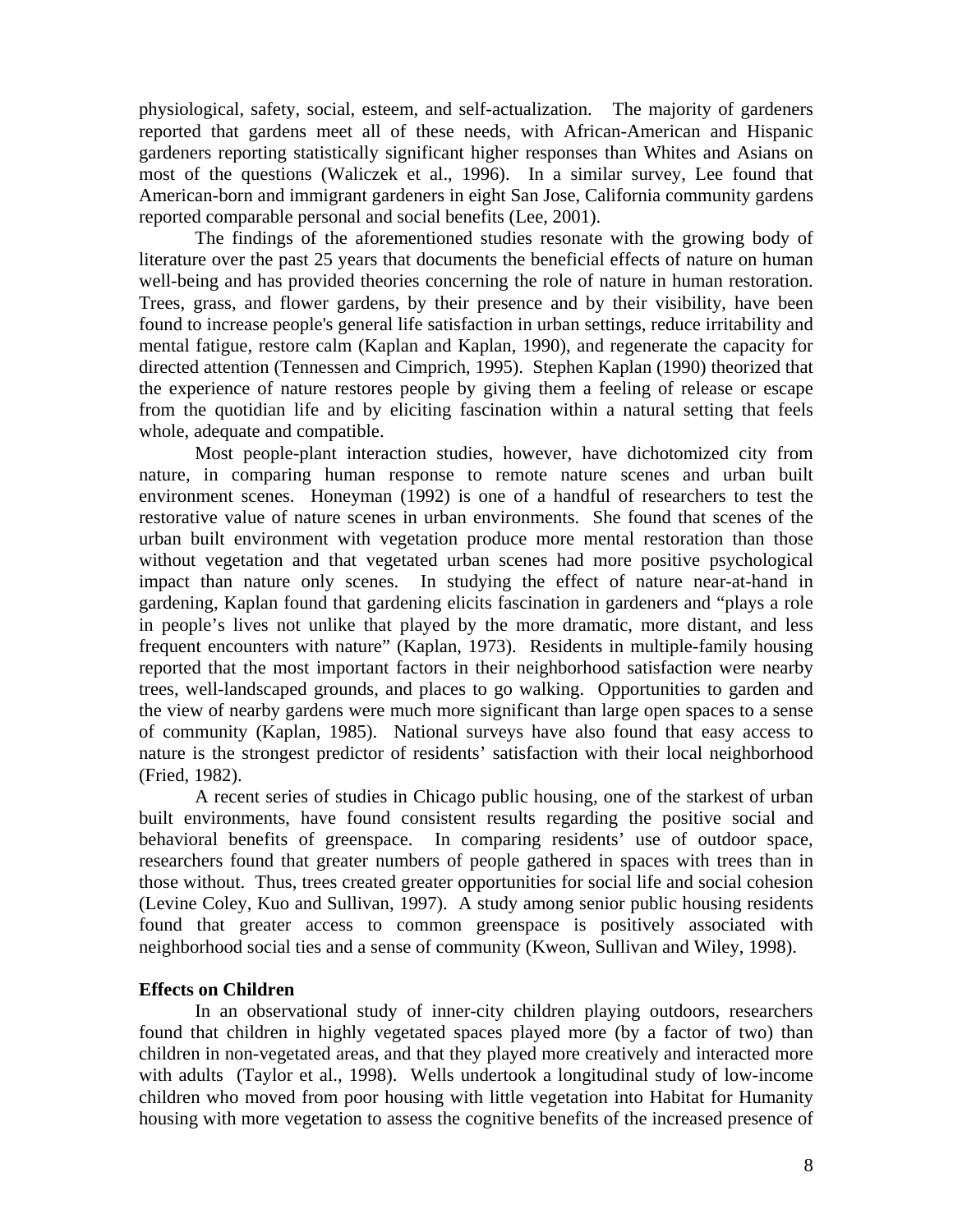nearby nature. She found that children had a significant increase in "directed attention capacity" (DAC), as measured in tests of concentration, after moving to a more vegetated environment and that the variance in their DAC attributable to change in vegetation was greater than that attributable to the change in housing (Wells, 2000).

#### **Physiological Effects**

Others have used physiological testing to corroborate self-reported emotional states when viewing natural scenes. The simple act of gazing at a plant can lower blood pressure and muscle tension and can reduce stress, fear and anger (Ulrich and Parsons, 1991). Merely viewing pictures of nature consistently and significantly held the viewers' attention and interest and induced higher alpha intensity (associated with relaxed feelings while awake) than did pictures of the urban built environment (Ulrich, 1981). The same researcher found that post-operative patients with a window view of deciduous trees recovered more quickly, had better progress evaluations, and requested fewer analgesics that a matched set of patients with a view of a brown brick wall (Ulrich, 1984). These findings complement those that have found that workers with views of nature, such as trees and flowers, reported fewer ailments and more job satisfaction than those without an outside view or with a view of the built environment (Kaplan et al., 1988). Likewise, others have documented that prison inmates with a view of nature reported fewer stress symptoms and less sickness than those with views of prison yards, walls, and buildings (Moore, 1981).

#### **Reduction in Crime**

Dense vegetation in urban areas has been associated with criminal activity as well as with fear of crime (Talbot and Kaplan, 1984). A study of the relationship between crime and non-dense vegetation in Chicago public housing has found that vegetation that preserves view and visibility (e.g., trees and low shrubbery) has a role in reducing crime. Comparing end-of-year reports on property and violent crime in buildings with and without vegetation, researchers found that buildings with a high level of greenery had 52% fewer crimes than those with no landscaping and those with medium levels had 42% fewer crimes (Kuo and Sullivan, 2001). Green spaces, *where vegetation does not block people's view*, may support residents spending more time outdoors in common spaces, which in turn fosters a culture of care for one's community and an informal surveillance that deters criminals. Drawing from studies linking mental stress and crime, the researchers concluded that nearby nature mitigates mental stress and mental fatigue, thereby reducing the emotional, psychological, and cognitive "precursors" to violent behavior. Related research on community gardens in upstate New York found that community gardens in *low* income minority communities were four times more likely to lead to organizing around community issues, including crime prevention and improved neighborhood services, than *non-low* income community gardens (Armstrong, 2000).

#### **Exercise**

A more recently assessed benefit of community gardening—and one that most directly impacts public health––is the physical exercise of gardening. Regular physical activity, that is an estimated 30 minutes three to five times per week, has been found to reduce significantly the risk of dying of coronary heart disease and the risk of chronic diseases, including diabetes, high cholesterol, and high blood pressure, as well as ageassociated declines in musculo-skeletal function (Chakravarthy, Joyner and Booth, 2002;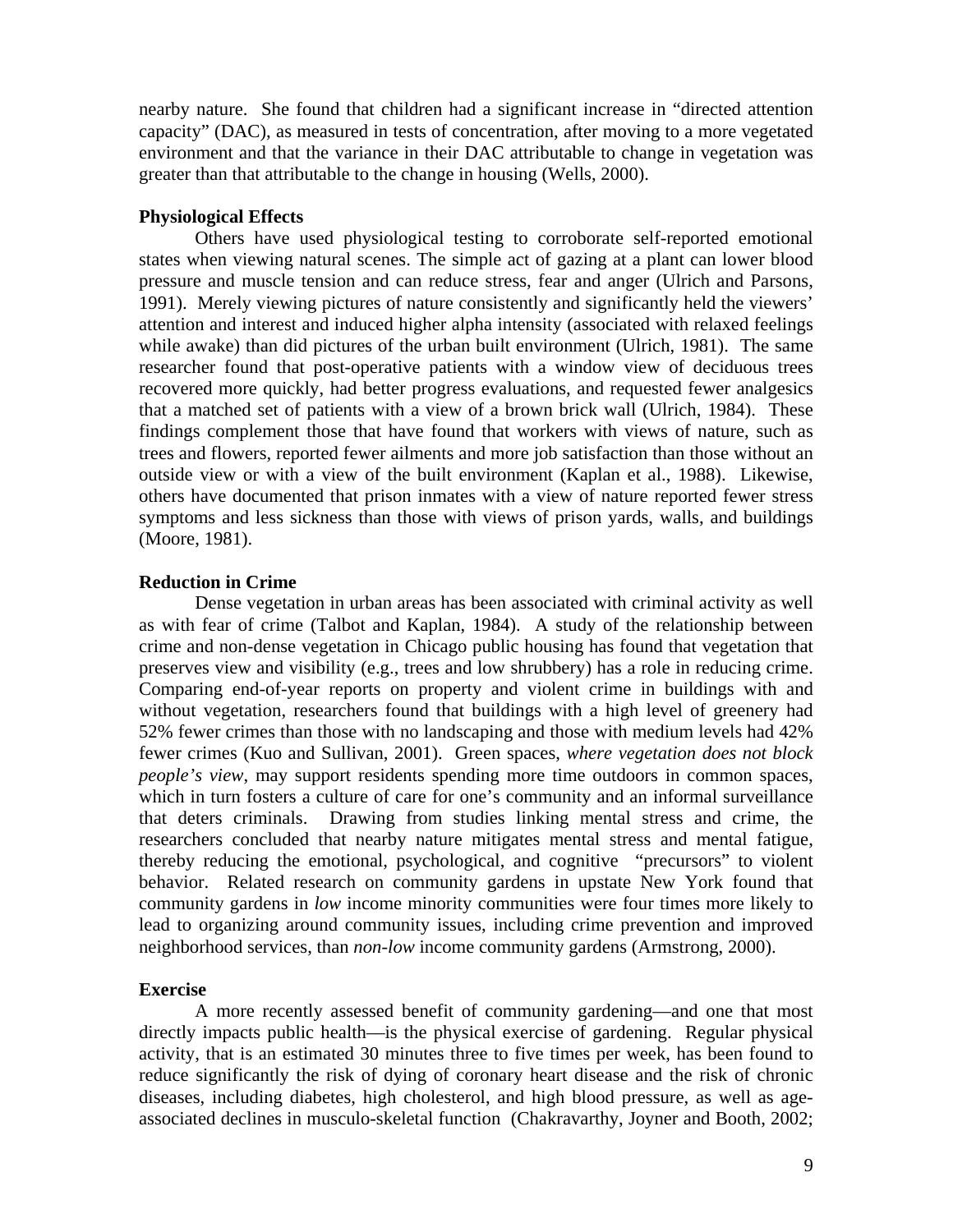Galloway and Jokl, 2000). Gardening is considered comparable to moderate walking, bicycling at <10 mph and water aerobics (Relf, 1996) and is increasingly promoted, like walking, for reducing the risk of chronic diseases from overweight and sedentary lifestyles. This benefit is particularly salient given the recent findings by the U.S. Centers for Disease Control (CDC) on the epidemic in overweight and obesity in the United States and a similar trend worldwide. In 1999, an estimated 61% of U.S. adults were either overweight or obese, an increase of approximately 5% from the 1988-94 federal study. (Centers for Disease Control, 1999).<sup>[12](#page-9-0)</sup> The prevalence of overweight children has doubled since 1980 and tripled since 1960 (Centers for Disease Control, 1999). Both adult and child trends in overweight are attributed, in large part, to higher carbohydrate intake (while energy intake has remained fairly constant), sedentary lifestyle and physical inactivity around routine daily tasks (Blair and Nichaman, 2002).<sup>[13](#page-9-1)</sup>

### **CONCLUSION**

 $\overline{a}$ 

Urban community gardens and the newer urban agriculture appear to be rooted in a more enduring substrate than the cycles of recession and war that generated urban food growing over the past 100 years. And they fulfill many more social purposes. Community gardens re-create a sense of "place" for those dispossessed of place by slum clearance and ghettos and for immigrants arriving from agrarian cultures. Offering physical, existential, and community support, they become *places that matter*. Gardening and urban agriculture offer a source of nutrition in neighborhoods abandoned by supermarkets and a sorely needed regimen of exercise to reduce the risk of chronic diseases from overweight and inactivity. Nearby greenspace, including trees and open space play areas, increases social cohesion through attracting adults and children into common greenspace areas where they socialize, build a sense of neighborhood, and carry out an informal surveillance that creates greater security and deters crime.

If a mere view of nature—whether in a photograph or through a window—is balm for patients, students, workers, and inmates of prisons, how much more restorative is the sight, smell, sound, and touch of nature nearby in community gardens, urban farms, small sitting parks, tot lots, and even farmers' markets?

<span id="page-9-0"></span><sup>&</sup>lt;sup>12</sup> This data was collected on the National Health and Nutrition Examination Survey (NHANES). While the federal NHANES study data is standardized and validated by physical examinations, the 1999 sample size is smaller than previous NHANES studies, such as the 1988-1994 study. Additional data will be sought to confirm the findings.

<span id="page-9-1"></span><sup>&</sup>lt;sup>13</sup> The potential decline in recreational opportunities, particularly in poor communities, must also be investigated.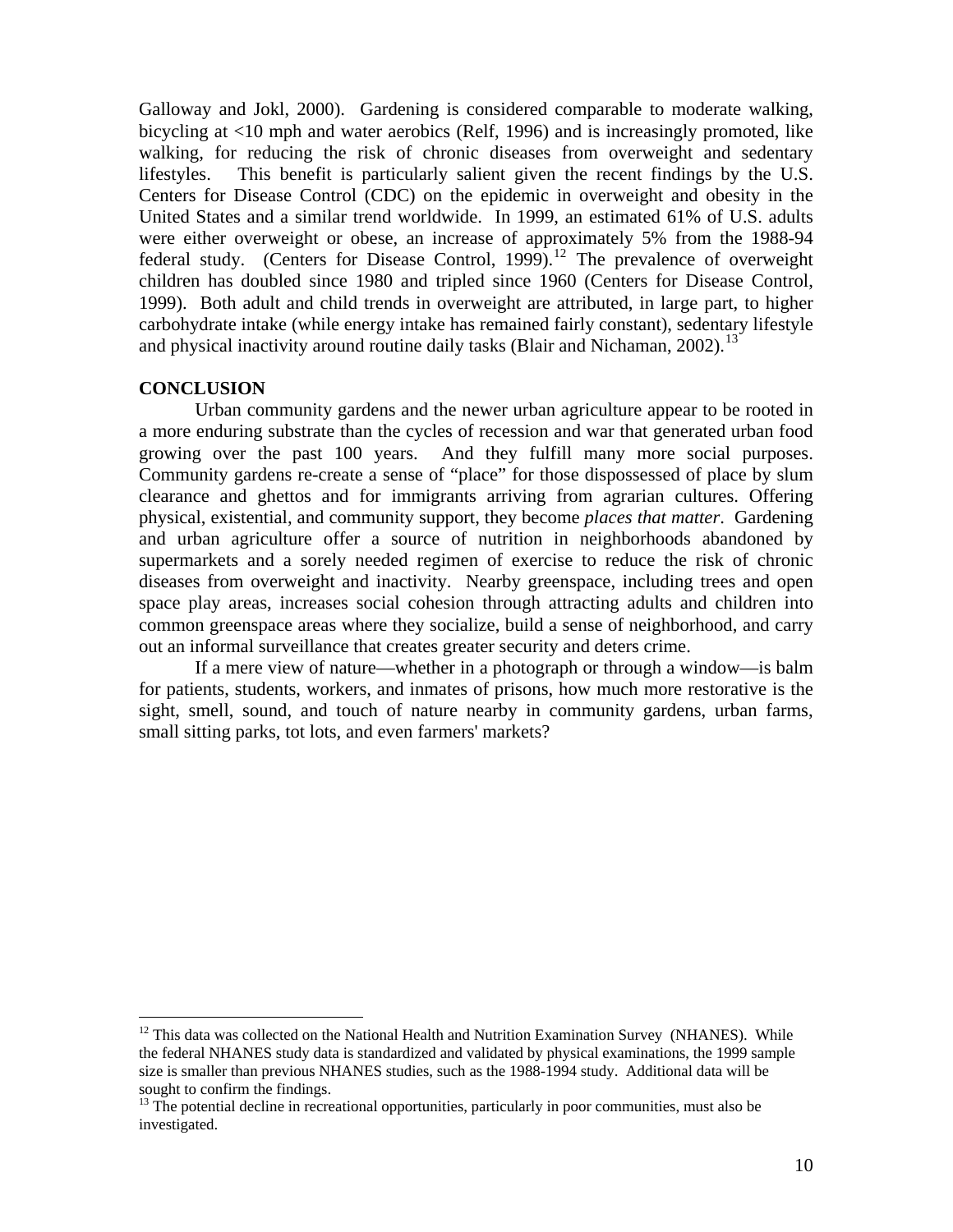#### **Literature Cited**

- American Community Gardening Association 1995. Monograph on the 1994 National Gardening Association Survey. 100 North  $20^{th}$  St.,  $5^{th}$  Floor, Philadelphia PA 19103.
- American Community Gardening Association 1998. National Community Gardening Survey: 1996. 100 North  $20<sup>th</sup>$  St.,  $5<sup>th</sup>$  Floor, Philadelphia PA 19103.
- Armstrong, D. 2000. A survey of community gardens in upstate New York: Implications for health promotion and community development. Health and Place. 6:319-327.
- Bassett, T.J. 1981. Reaping on the margins: A century of community gardening in America. Landscape. 25(2):1-8.
- Blair, D., Giesecke, C.C. and Sherman, S. 1991. A dietary, social and economic evaluation of the Philadelphia urban gardening project. Journal for Nutrition Education. 23:161-167.
- Blair, S.N. and Nichaman, M.Z. 2002. The public health problem of increasing prevalence of obesity and what should be done about it. Mayo Clinic Proceedings. 77:109-113.
- Blaylock, M.J., Salt, D.E., Dushenkov, S., et al. 1997. Enhanced accumulation of lead in Indian mustard by soil-applied chelating agents. Environmental Science and Technology. 31(3):860-865.
- Centers for Disease Control 1999. Prevalence of Overweight and Obesity Among Adults: United States, 1999. Available at http:/[/www.cdc.gov/nchs/products/pubs/pubd/hestats/obese/obse99.htm](http://www.cdc.gov/nchs/nhanes.html)
- Centers for Disease Control 1999. Prevalence of Overweight Among Children and Adolescents: United States, 1999. Available at [http://www.cdc.gov/nchs/products/pubs/pubd/hestats/overwght99.htm](http://www.cdc.gov/nchs/nhanes.html)
- Chakravarthy, M.V., Joyner, M.J., and Booth, F.W. 2002. An obligation for primary care physicians to prescribe physical activity to sedentary patients to reduce the risk of chronic health conditions. Mayo Clinic Proceedings. 77:165-173.
- Community Food Security Coalition. P.O. Box 209, Venice CA 90294. [http://www.foodsecurity.org.](http://www.foodsecurity.org/)
- di Leonardo, M. 2002. Murder by public policy. The Nation. 9:31-35.
- Fried, M. 1982. Resident attachment: Sources of residential and community satisfaction. Journal of Social Issues. 38:107-120.
- Galloway, M.T., Jokl, P. 2000. Aging successfully: the importance of physical activity in maintaining health and function. Journal of the American Academy of Orthopedic Surgery. 8(1):37-44.
- Gottlieb, R. 2002. Environmentalism Unbound: Exploring New Pathways for Change. MIT Press, Cambridge, Massachusetts.
- Gowda, V. 2002. Whose garden is it? Governing. March:40-41.
- Honeyman, M. 1992. Vegetation and stress: A comparison study of varying amounts of vegetation in countryside and urban scenes. p.143-145. In: The Role of Horticulture in Human Well-Being and Social Development: A National Symposium. Portland, Timber Press.
- Hynes, H.P. 1996. A Patch of Eden: America's Inner-City Gardens. Chelsea Green, White River Junction, Vermont.
- Hynes, H.P., 2002. Urban gardens and farms: community benefits and environmental risks. Published by Urban Agriculture Online: http://www.urbanag.info.
- Jacobs, J. 1961. The Death and Life of Great American Cities. Vintage, New York.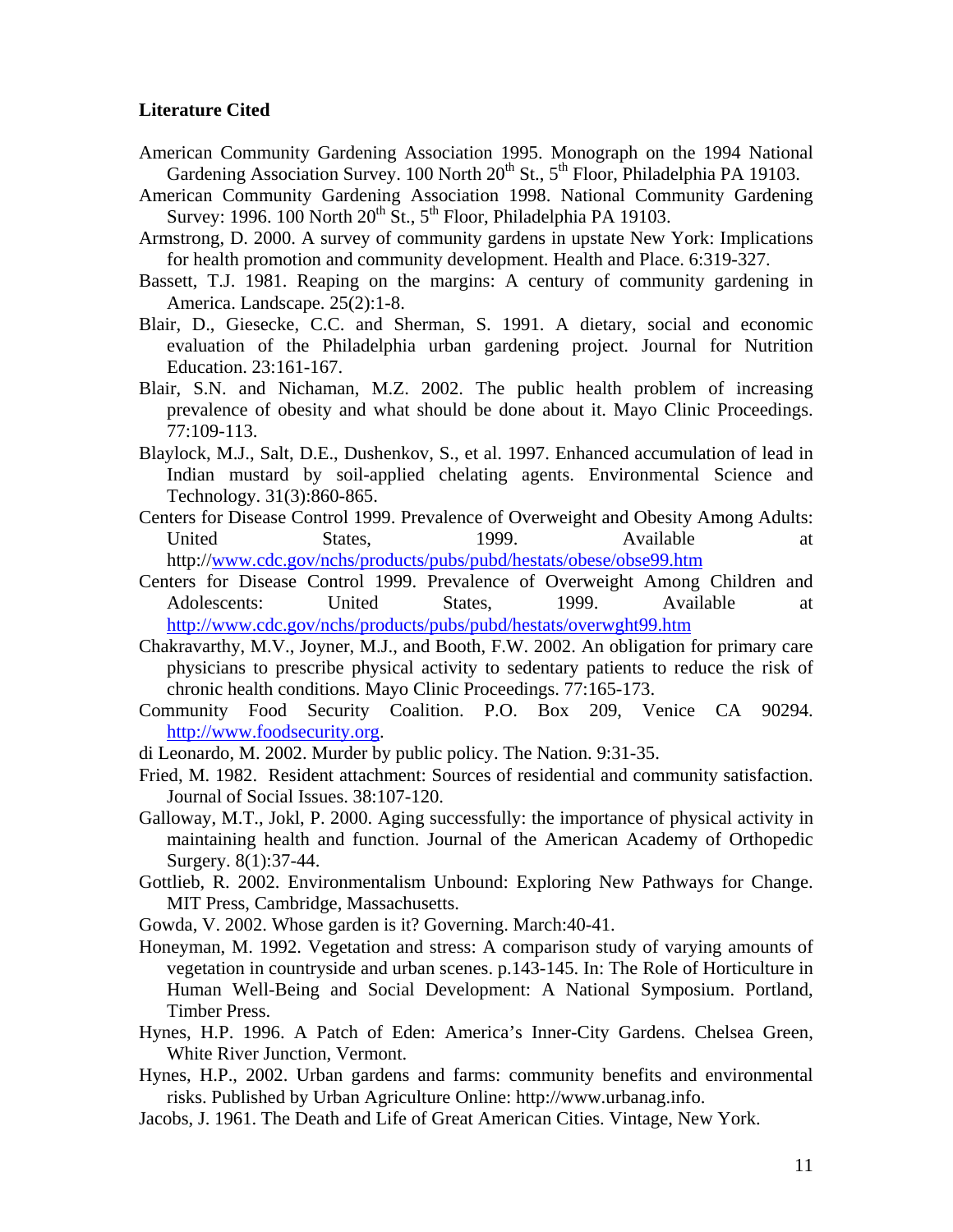Jacobs, J. 1969. The Economy of Cities. Random House, New York.

- Kaplan, R. 1973. Some psychological benefits of gardening. Environment and Behavior. 5(2):145-162.
- Kaplan R. 1985. Nature at the doorstep: Residential satisfaction and the nearby environment. Journal of Architecture and Residential Planning. 2:115-127.
- Kaplan, R. and Kaplan, S. 1990. Restorative experience: The healing power of nearby nature. p.238-244. In: M. Francis and R.T. Hoster (eds.), The Meaning of Gardens. MIT Press, Cambridge, Massachusetts.
- Kaplan, S., Talbot, J.F. and Kaplan, R. 1988. Coping with daily hassles: the impact of nearby nature on the work environment. Project Report. USDA Forest Service, North Central Forest Experiment Station, Urban Forestry Unit Cooperative Agreement 23- 85-08.
- Kaplan, S. 1990. The restorative environment: nature and human experience. Proc. The Role of Horticulture in Human Well-Being and Social Development: A National Symposium. Arlington, Virginia 19-21 April. 134-142.
- Kaufman, J. and Bailkey, M. 2000. Farming inside cities: Urban agriculture in the United States. Working Paper. Lincoln Institute of Land Policy.
- Kuo, F, Sullivan, W. 2001. Environment and crime in the inner city: Does vegetation reduce crime? Environment and Behavior. 33(3):343-367.
- Kweon, B.S., Sullivan, W.C. and Wiley, A. 1998. Green common spaces and the social integration of inner-city older adults. Environment and Behavior. 30(6):832-858.
- Lee, S. 2001. Community gardening benefits as perceived among American-born and immigrant gardeners in San Jose, California. Unpublished paper. Environmental Science Department, University of California, Berkeley.
- Levine Coley, R., Kuo, F.E. and Sullivan, W.C. 1997. Where does the community grow? The social context created by nature in urban public housing. Environment and Behavior. 29(4):468-494.
- Litt, J., Hynes, H.P., Carroll, P., Maxfield, R., McLaine, P. and Kawecke, C. A program to improve urban neighborhood health through a lead-safe yard intervention. (Final report to EPA in preparation.)
- Lopez, R. and Hynes, H.P. Sprawl in the 1990s: Measurement, distribution and trends. Urban Affairs Review. (in press).
- Massey, D.S. and Denton, N.A. 1993. American Apartheid: Segregation and the Making of the Underclass. Harvard University Press, Cambridge, Massachusetts.
- Massey, D.S. 1996. The age of extremes: concentrated affluence and poverty in the twenty-first century. Demography. 33(4):395-412.
- Moore, E.O. 1981. A prison environment's effect on health care service demands. Journal of Environmental Systems 11:17-34.
- Morland, K., Wing, S., Roux, A.D. and Poole, C. 2002. Neighborhood characteristics associated with the location of food stores and food service places. American Journal of Preventive Medicine. 22(1):29.
- Pollan, M. 1992. Afterword: The Garden's Prospects in America. p.265. In: W. Punch (ed.), Keeping Eden, Little, Brown, Boston, Massachusetts.
- Relf, D. 1992. Human Issues in Horticulture. HortTechnology April/June 2(2). Available at [http://www.hort.vt.edu/human/hihart.htm.](http://www.hort.vt.edu/human/hihart.htm)
- Relf, D. 1996. Gardening really is good exercise. Virginia Polytechnical Institute. www.ext.vt.edu/departments/envirohort/articles/misc/exercise.html.